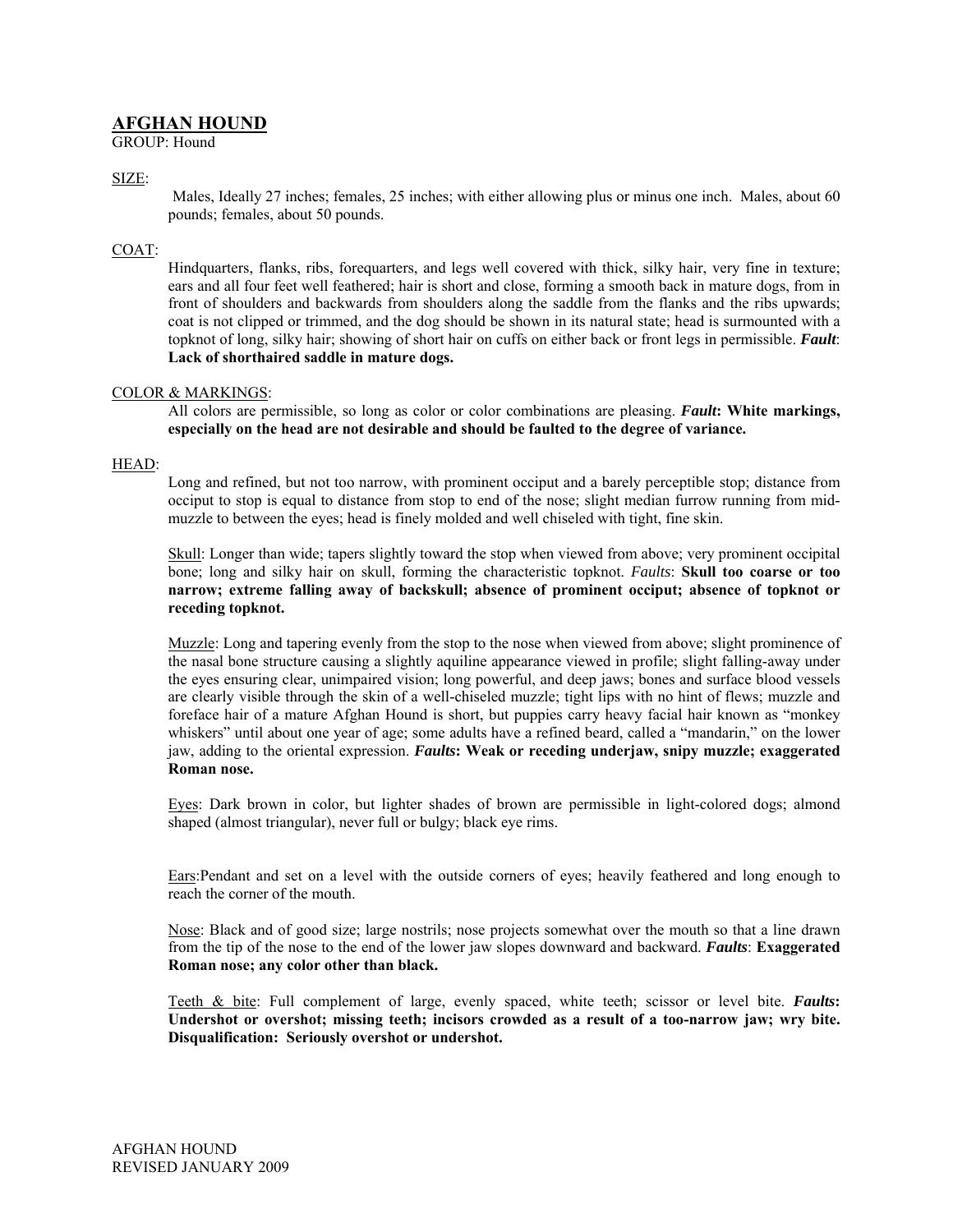### NECK:

Good length, strong and arched, running in a cure to the shoulders which are long and sloping and well laid back. *Fault***s**: **Neck too short or too thick; ewe neck; goose neck; lacking substance; carried too high, forming a 90-degree angle with the topline.** 

### BODY:

Strong and powerful loin and slightly arched, falling away toward the stern, with the hipbones very prominent; well ribbed and tucked up in flanks; height of shoulders equals distance from chest to buttocks; well-let-down brisket of medium width. *Faults*: **Roach back; swayback; goose rump; slack loin; lack of prominence of hipbones; too much width of brisket, causing interference with elbows; lack of prominent pelvis bones; more than three prominent dorsal vertebrae.** 

Topline: Practically level from shoulders to loin.

Chest:Deep, extending nearly to the elbows, moderately wide, in balance with the width of hindquarters. *Faults*: **Narrow or shallow chest.**

### FOREQUARTERS:

Particular structure of the forequarters and hindquarters are designed for hunting in rough terrain, requiring both power and agility, and must be considered when evaluating the structure of the breed. The shoulder blade and upper arm are extremely long, of apparent equal length; shoulder blade is laid back at an angle of 55 to 65 degrees, forming an angle of about 110 to 130 degrees with upper arm; properly angulated, the elbow will be in a direct vertical line below the uppermost tip of the shoulder blade; forelegs are long, straight, and strong; long, slightly sloping, strong, and flexible pasterns; elbows close to body. *Faults*: **Short legs, short, weak, or knuckled-over pasterns; upright shoulder blades; short or upright upper arm.** 

### HINDQUARTERS:

Powerful and well muscled; long upper and lower thighs of approximately equal length; well-let-down hocks; hindquarter angulation in balance with forequarter angulation; stifle angulation appears exaggerated because of profuse leg hair hanging from the upper and lower thigh; viewed from rear, correctly muscled hindquarters appear to be slightly curved from the crotch to the hock, but there is no curvature of the bone; straight hocks, parallel to one another; viewed from side, rear legs are set so that a line dropped from the point of the buttocks will just touch the front of the rear toes, and hocks are perpendicular to ground when viewed from side or rear. *Faults***: Over angulated stifles; too long a second thigh; narrow rear; straight stifles; long hocks.** 

Feet: Afghan Hound feet are perfectly designed for agility in rocky terrain; therefore, correct feet are essential to the breed. Forefeet are very large with arched toes, thick-padded, and well down on the ground; rear feet are as long but not quite as broad as the front feet; all feet point straight forward and are covered with long, fine-textured hair. All dewclaws should be removed. *Faults*: **Small feet; absence of hair on feet; feet turned inward or outward; thin pads.**

Tail: Long, and set low, about two-thirds of the way between the top of the pelvis bone and the point of buttock; curved upward, forming a ring or curve at the end; carried high but not curled over back when dog is moving; short topside tail hair with long, silky, and sparse underside hair. A correct tail is essential to the breed. *Faults*: **High-set tail; straight tail; tail curled too far over the back.**

### MOVEMENT:

Movement is smooth, effortless, and powerful with great freedom of action. On a loose lead, the Afghan can trot as a fast pace; stepping along, it has the appearance of placing the hind feet directly in the front footprints, both thrown straight ahead; head should be carried proudly when trotting, rather than bringing the head down almost level with the back. *Faults*: **Head carried too high or too low when moving.** *Serious fault*: **Hackney gait.**